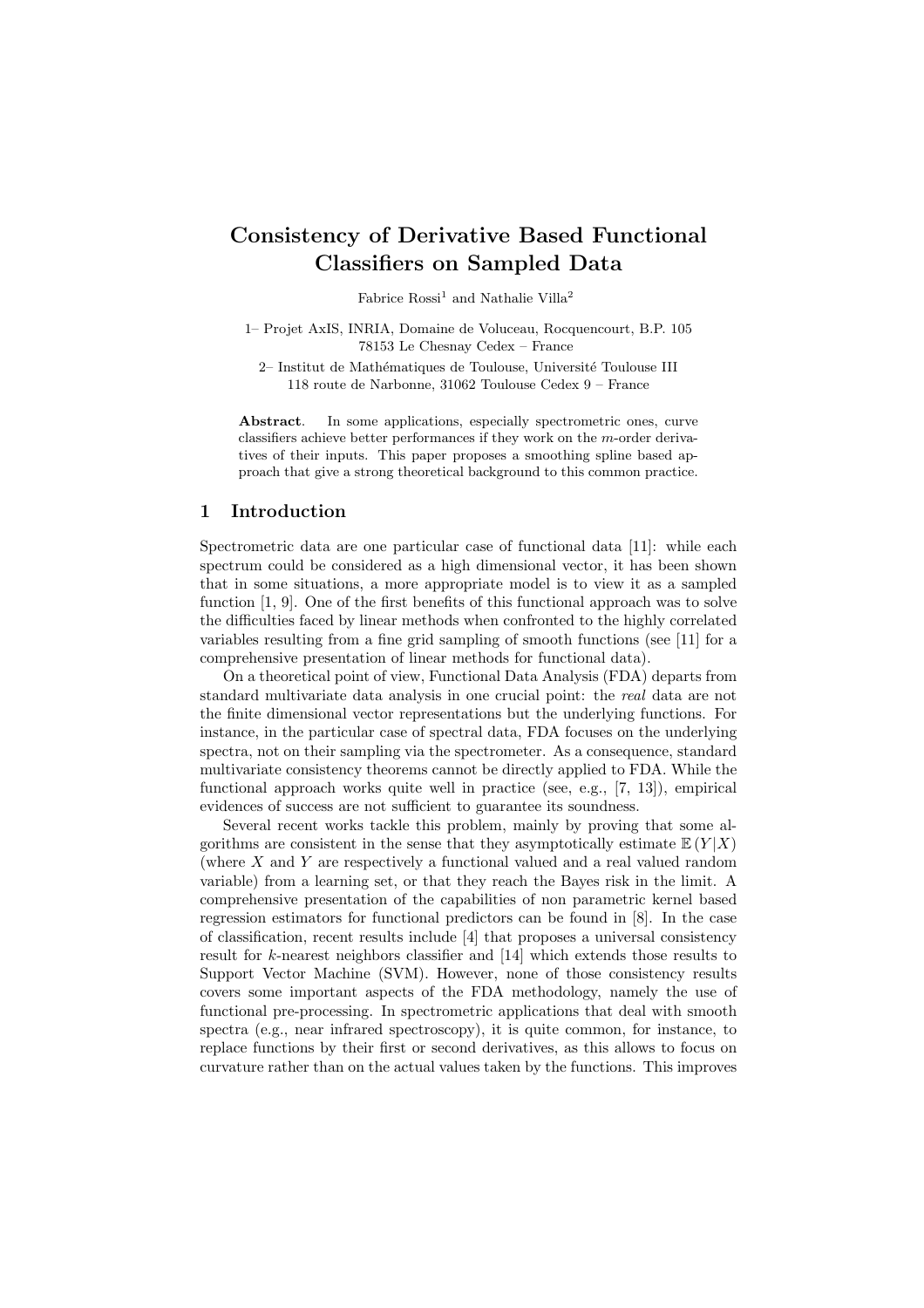prediction performances in certain situations (see e.g. [7, 13, 14]). Another limitation is that most of the theoretical results assume perfect knowledge of the observed curves and do not take into account sampling (see [12, 2] for examples of results on sampled functions).

This paper addresses both limitations via smooth spline representations of the sampled functions. The remainder of this paper is organized as follows: Section 2 introduces the general setting and outlines the proposed solution. Section 3 gives details about smoothing splines while Section 4 gives the main consistency result.

## 2 Setup and notation

We consider a binary classification problem<sup>1</sup> given by the pair of random variables  $(X, Y)$ , where X takes values in a functional space X, and Y in  $\{-1, 1\}$ . learning set  $S_{n,d}$  is constructed via n i.i.d. copies of  $(X, Y)$ , the  $\{(X_i, Y_i)\}_{i=1}^n$  and via a non-random sampling grid<sup>2</sup> of finite length  $|\tau_d|$ ,  $\tau_d = (t_l)|_{l=1}^{|\tau_d|}$ . It consists in the *n* pairs  $(X_i^{\tau_d}, Y_i)$ , where  $X_i^{\tau_d} = (X_i(t_1), \ldots, X_i(t_{|\tau_d|}))^T \in \mathbb{R}^{|\tau_d|}$ . From  $S_{n, \tau_d}$ , one builds a classifier  $\phi_{n,\tau_d}$  whose mis-classification probability is given by

$$
L(\phi_{n,\tau_d}) = P(\phi_{n,\tau_d}(X^{\tau_d}) \neq Y|S_{n,\tau_d}).
$$

The classifier is **consistent** if  $L(\phi_{n,\tau_d})$  asymptotically reaches the Bayes risk for the original functional problem

$$
L^* = \inf_{\phi: \, \mathcal{X} \to \{-1, 1\}} P(\phi(X) \neq Y).
$$

Obviously, one cannot hope to find a consistent classifier without some regularity assumptions on the functions. Indeed if X takes arbitrary values in  $L^2([0,1])$ then the actual value of  $X(t_l)$  is not precisely defined. To solve this problem, [12] works on continuous functions while [2] uses more technical but related regularity assumptions.

The present paper targets situations in which the derivatives of the functions convey more information than the functions themselves. It is therefore natural to assume that the functional space  $X$  contains only differentiable functions. More precisely, for  $m > \frac{3}{2}$ , X is the Sobolev space  $\mathcal{H}^m$  of functions from  $L^2([0, 1])$  for which  $D^{j}h$  exists in the weak sense for all  $j \leq m$  and such that  $D^{m}h \in L^{2}([0,1]),$ where  $D^{j}h$  is the j-order derivative of h (also denoted  $h^{(j)}$ ). Any real interval can be used instead of [0, 1].

The method proposed in this paper relies on smoothing spline representations of the unobserved functions. More precisely, let us consider  $x \in \mathcal{H}^m$  sampled on the aforementioned grid. A smoothing spline estimate of  $x$  is the solution of

$$
\widehat{x}_{\lambda,\tau_d} = \arg\min_{h \in \mathcal{H}^m} \frac{1}{|\tau_d|} \sum_{l=1}^{|\tau_d|} (x(t_l) - h(t_l))^2 + \lambda \int_0^1 (h^{(m)}(t))^2 dt,\tag{1}
$$

<sup>1</sup>extensions to more than two classes and to regression are straightforward.

<sup>&</sup>lt;sup>2</sup>the sampling points depend on d and should therefore be denoted  $t_l^d$ , but this would clutter the notations.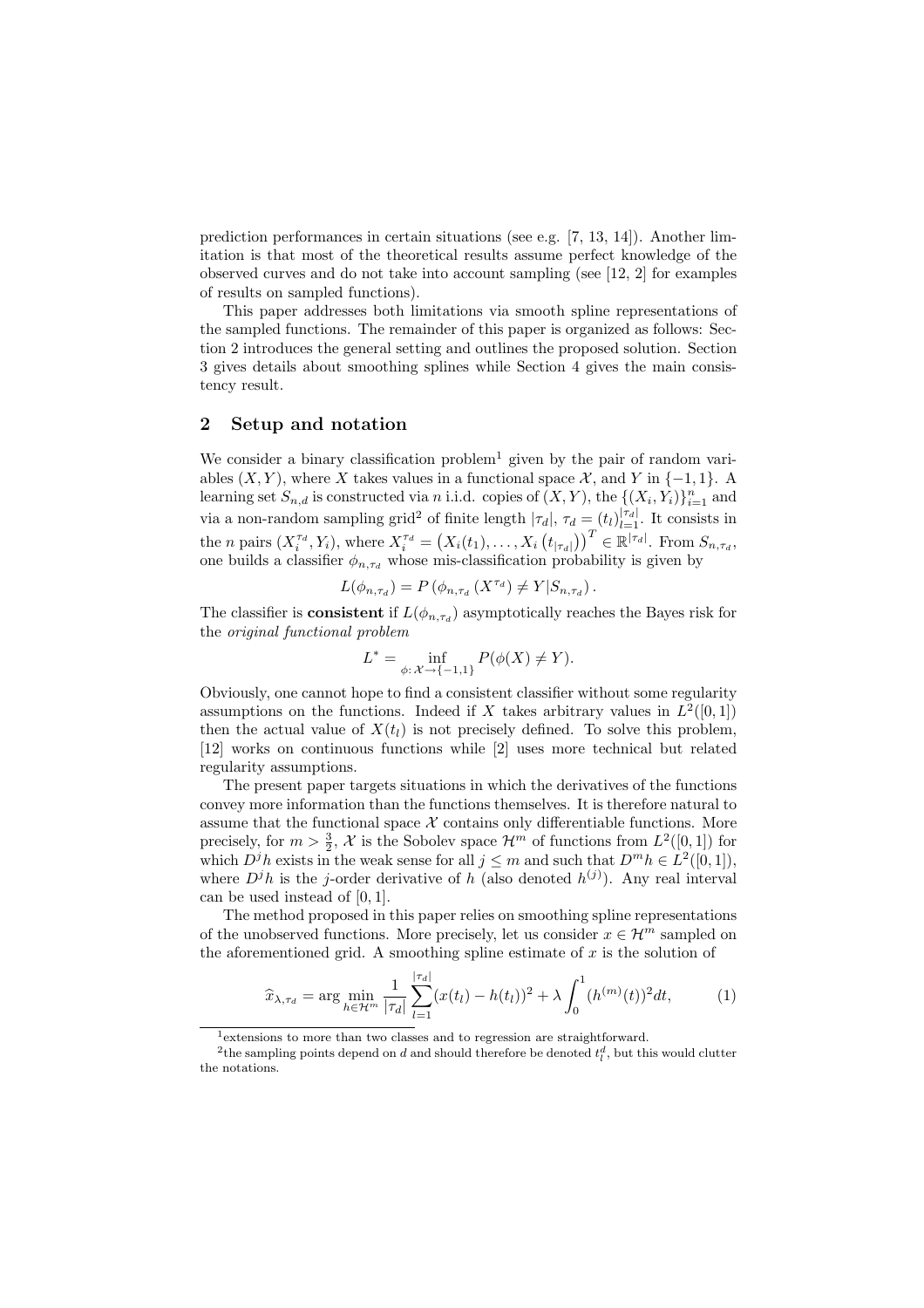where  $\lambda > 0$  is a regularization parameter that balances interpolation errors and smoothness (measured by the  $L^2$  norm of the m-order derivative of the estimate). The goal of this paper is to show that, under reasonable hypothesis, a classifier built on  $\widehat{x}_{\lambda, \tau_c}^{(m)}$  $\lambda_{\tau,d}^{(m)}$  is a consistent classifier. The proof is based on two steps. The first step constructs an inner product in  $\mathbb{R}^{|\tau_d|}$  which can be used to approximate inner products performed on  $\widehat{x}_{\lambda, \tau_c}^{(m)}$  $\lambda_{\tau_d}^{(m)}$  using the sampled function only. The second step shows that the Bayes risk associated to  $(X_{\lambda,\tau_d}, Y)$  converges to the Bayes risk of the original pair  $(X, Y)$ , where  $X_{\lambda, \tau_d}$  is the solution of equation (1) for the sampled function  $X^{\tau_d} = (X(t_1), \ldots, X(t_{|\tau_d|}))^T$ .

Those results stand as a consequence of several major properties of the smoothing splines: they asymptotically estimate the underlying function that generates the sampled curve, there is a one-to-one mapping between  $\hat{x}_{\lambda,\tau_d}$  and  $\mathbf{x} = (x(t_1), \dots, x(t_{|\tau_d|}))^T$  and the  $L^2$ -norm of the derivatives of  $\hat{x}_{\lambda, \tau_d}$  can be deduced from the norm of x.

## 3 Smoothing splines and differentiation kernels

## 3.1 RKHS and smoothing splines

As the goal is to work on  $\widehat{x}_{\lambda,\tau_c}^{(m)}$  $\chi_{\lambda,\tau_d}^{(m)}$ , it might seem natural to consider  $\mathcal{H}^m$  with the metric induced by the inner product  $(u, v) \mapsto \int_0^1 u^{(m)}(t)v^{(m)}(t)dt$ . However, a slightly different structure is needed to ensure consistency. It is obtained by decomposing  $\mathcal{H}^m$  into  $\mathcal{H}^m = \mathcal{H}_0^m \oplus \mathcal{H}_1^m$  [10], where  $\mathcal{H}_0^m = \text{Ker } D^m = \mathbb{P}^{m-1}$  (the space of polynomial functions of degree less or equal to  $m-1$ ) and  $\mathcal{H}_1^m$  is an infinite dimensional subspace of  $\mathcal{H}^m$  defined via m boundary conditions. The boundary conditions are given by a full rank linear operator from  $\mathcal{H}^m$  to  $\mathbb{R}^m$ , denoted  $B = (B^j)_{j=1}^m$ , such that Ker  $B \cap \mathbb{P}^{m-1} = \{0\}$ . Then,

$$
\langle u, v \rangle_1^m = \langle D^m u, D^m v \rangle_{L^2} = \int_0^1 u^{(m)}(t) v^{(m)}(t) dt
$$

is an inner product on  $\mathcal{H}_1^m$ . Moreover,  $\langle u, v \rangle_0^m = \sum_{j=1}^m B^j u B^j v$  is an inner product on  $\mathcal{H}_0^m$ . Then a combined inner product on  $\mathcal{H}^{\dot{m}}$  is given by

$$
\langle u, v \rangle_{\mathcal{H}^m} = \int_0^1 u^{(m)}(t) v^{(m)}(t) dt + \sum_{j=1}^m B^j u B^j v. \tag{2}
$$

Equipped with  $\langle ., .\rangle_{\mathcal{H}^m}$ ,  $\mathcal{H}^m$  is a Reproducing Kernel Hilbert Space (RKHS, see e.g. [3]). The metric induced by  $\langle ., .\rangle_{\mathcal{H}^m}$  consists in comparing functions based almost only on their  $m$ -order derivatives, up to a correction based on the boundary conditions. The most classical boundary conditions are given by  $B^{j}h = h^{(j)}(0), 0 \leq j \leq m-1$ , but others can be used [3] depending on the application.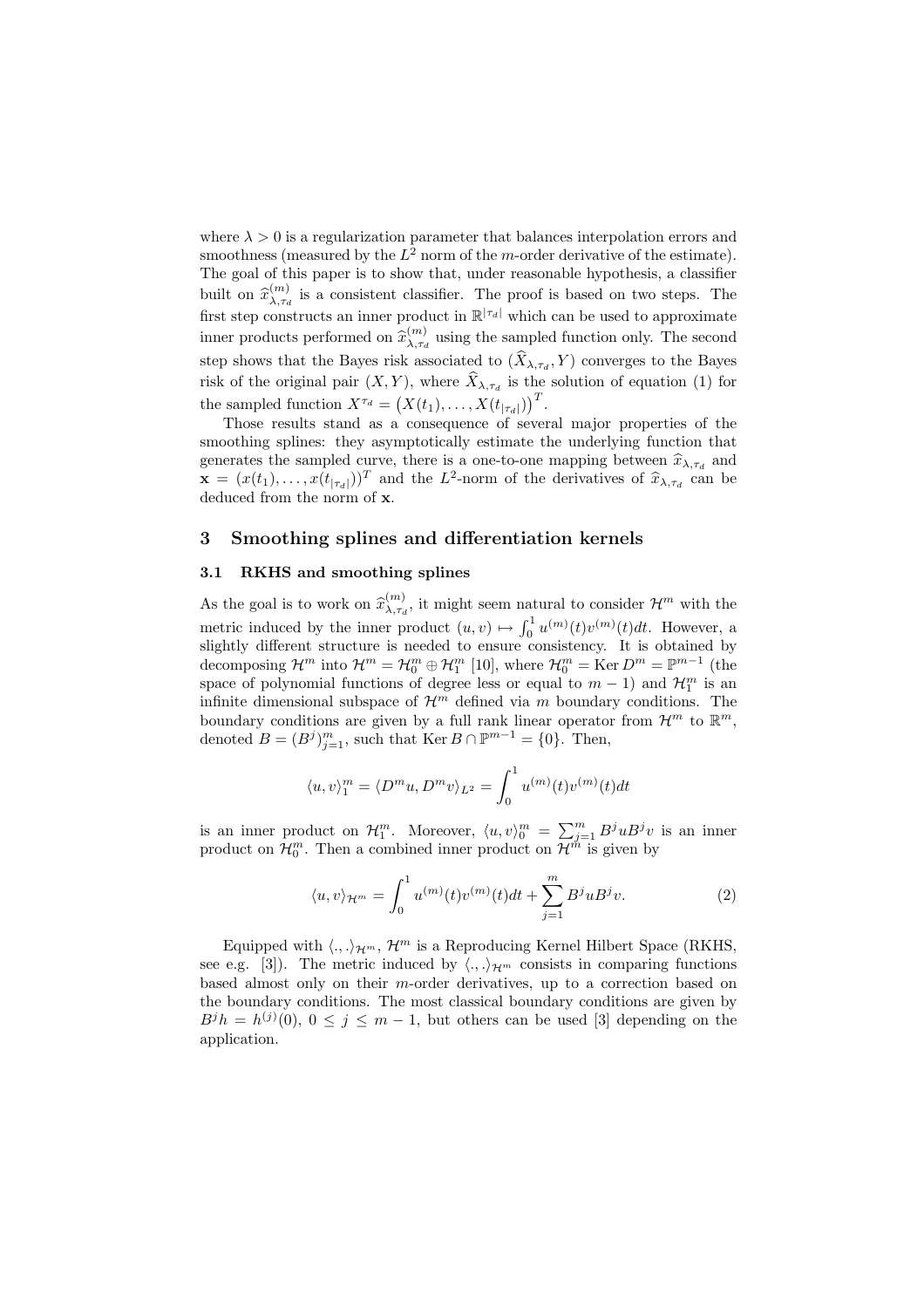#### 3.2 Splines and sampled functions

Now, we need to link  $\langle \hat{u}_{\lambda,\tau_d}, \hat{v}_{\lambda,\tau_d} \rangle_{\mathcal{H}^m}$  with  $\mathbf{u} = (u(t_1), \dots, u(t_{|\tau_d|}))^T$  and  $\mathbf{v} = (u(t_1), \dots, u(t_{|\tau_d|}))^T$  $(v(t_1), \ldots, v(t_{|\tau_d|}))^T$ . This can be done via a theorem from [10]. Compatibility assumptions between the sampling grid  $\tau_d = (t_l)_{l=1}^{|\tau_d|}$  and the boundary conditions operator  $B$  are needed:

**Assumption 1.** The sampling grid  $\tau_d = (t_l)_{l=1}^{|\tau_d|}$  is such that:

- 1.  $|\tau_d| \geq m 1$
- 2. sampling points are distinct with  $0 \le t_1 < \cdots < t_{|\tau_d|} \le 1$
- 3. the m boundary conditions  $B^j$  are linearly independent from the  $|\tau_d|$  linear forms  $h \mapsto h(t_l)$ , for  $l = 1, \ldots, |\tau_d|$  (defined on  $\mathcal{H}^m$ )

Then, using a theorem from  $[10]$ , one can show<sup>3</sup> the following corollary:

Corollary 1. Under Assumption 1 there is a one-to-one bi-continuous mapping between **u** and  $\widehat{u}_{\lambda,\tau_d}$ . In addition, there is a symmetric and positive definite matrix  $\mathbf{M}_{\tau_d}$  such that for any  $\mathbf{u} = (u(t_1), \dots, u(t_{|\tau_d|}))^T$  and  $\mathbf{v} = (v(t_1), \dots, v(t_{|\tau_d|}))^T$  $in \mathbb{R}^{|\tau_d|},$ 

$$
\langle \widehat{u}_{\lambda,\tau_d}, \widehat{v}_{\lambda,\tau_d} \rangle_{\mathcal{H}^m} = \mathbf{u}^T \mathbf{M}_{\tau_d} \mathbf{v}.
$$
 (3)

This corollary defines an inner product on  $\mathbb{R}^d$  which is equivalent to the one chosen on  $\langle \ldots \rangle_{\mathcal{H}^m}$ . It is therefore possible to work implicitly on the m-order derivatives of the spline representation of sampled functions only by replacing the canonical Euclidean inner product by the one associated to  $\mathbf{M}_{\tau_d}$ . In practice, this is done simply by multiplying the sampled functions by  $\mathbf{Q}_{\tau_d}$ , the Cholesky decomposition of  ${\bf M}_{\tau_d}$  ( ${\bf Q}_{\tau_d}^T {\bf Q}_{\tau_d} = {\bf M}_{\tau_d}$ ) prior to submitting the obtained vectors to any consistent classification method (see Section 4.3).

## 4 Consistency

## 4.1 Spline approximation

From the sampled random function  $X(t_1), \ldots, X(t_{|\tau_d|})$ , one can reconstruct at best  $X_{\lambda, \tau_d}$ . To ensure consistency,  $X_{\lambda, \tau_d}$  must be showed to converge to X. This problem has been studied extensively (see, e.g., [5]). Convergence is linked to a well chosen sampling grid, as a badly designed one would not convey in **x** enough information to recover x. As general hypothesis on the sampling grids are very technical, we limit ourselves in the present paper to a simple particular case:

**Assumption 2.** For each d, the sampling grid  $\tau_d = (t_l)_{l=1}^{|\tau_d|}$  is uniformly spaced.

Then we have:

<sup>3</sup>Proofs are omitted dues to space constraints.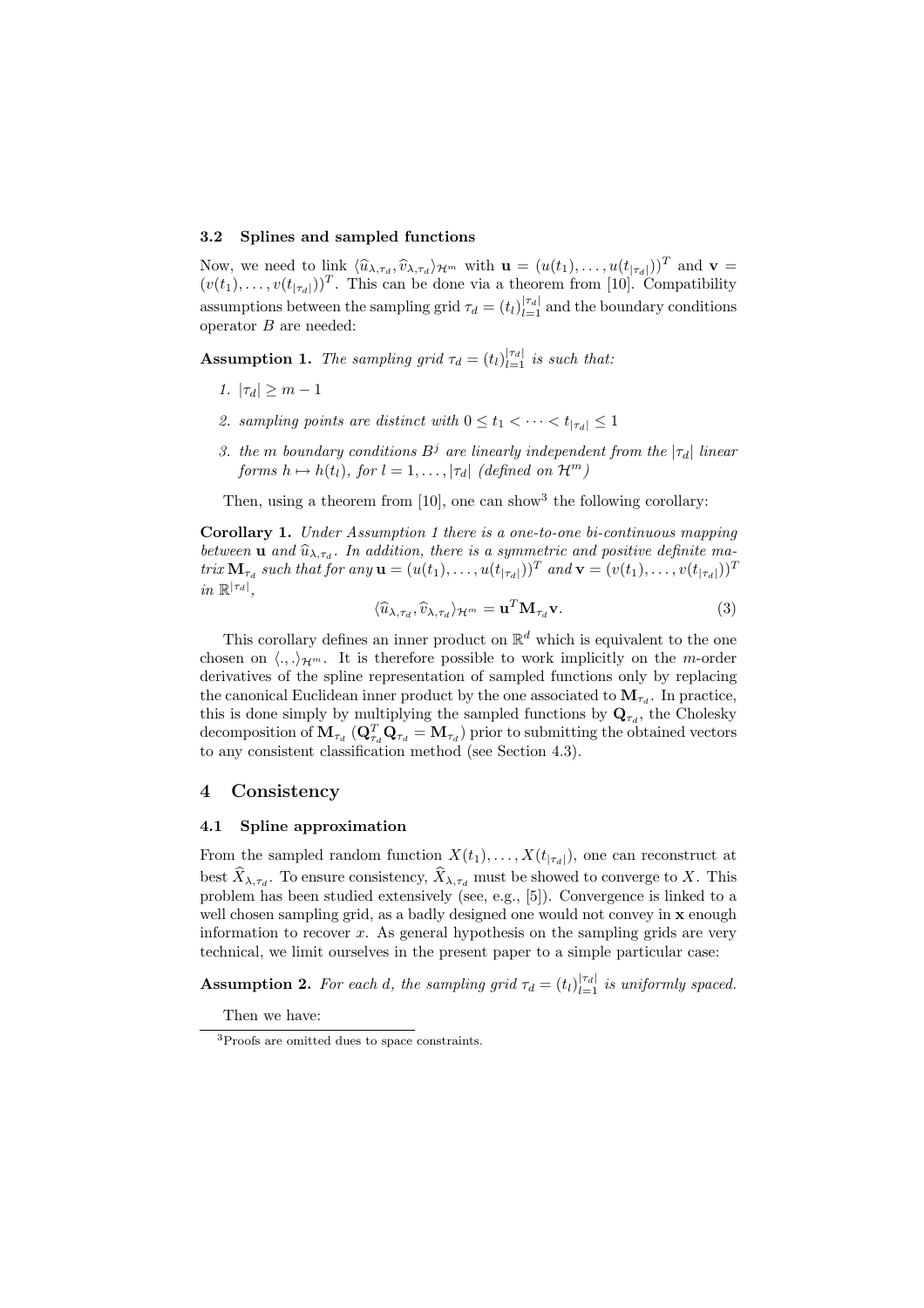**Theorem 1** ([5]). Under Assumption 2, for  $\lambda_{|\tau_d|} = \mathcal{O}(|\tau_d|^{-2m/(2m+1)})$ ,

$$
\|\widehat{x}_{\lambda_{|\tau_d|},\tau_d}-x\|_{L^2}^2=\mathcal{O}\left(|\tau_d|^{-2m/(2m+1)}\right).
$$

Similar results are also available for the derivatives up to order  $m$  (included).

## 4.2 Conditional expectation approximation

Theorem 1 can be used to relate the Bayes risk for the classification problem  $(X, Y)$  to the one for  $(\hat{X}_{\lambda_{\tau_d}, \tau_d}, Y)$  when  $|\tau_d|$  goes to infinity, i.e.  $L^*$  to

$$
L^*_{\mathcal{H}^m, \tau_d} = \inf_{\phi: \mathcal{H}^m \to \{-1, 1\}} P(\phi(\widehat{X}_{\lambda_{\tau_d}, \tau_d}) \neq Y).
$$

We have the following corollary:

Corollary 2. Under Assumptions 1 and 2, if

- 1.  $\mathbb{E}(\Vert D^m X \Vert^2_{L^2})$  is finite,
- 2. or  $\tau_d \subset \tau_{d+1}$ ,

then

$$
\lim_{|\tau_d| \to \infty} L^*_{\mathcal{H}^m, \tau_d} = L^*.
$$

Each condition corresponds to a specific proof. Condition 1 uses a general result from [6] and a more precise version of Theorem 1 (which relates the convergence speed with the  $L^2$  norm of the m-order derivative of the functions). Condition 2 uses the martingale approach proposed in [4] together with Theorem 1 (this generalizes the results from [16]).

#### 4.3 Wrapping up the results

Let us now consider any consistent classification algorithm for standard multivariate data, such as e.g., Support Vector Machines [15] or Multi-Layer Perceptrons [17]. Let us denote  $\phi_{n,\tau_d}$  the classifier obtained with this algorithm on the learning set  $(Q_{\tau_d} X_i^{\tau_d}, Y_i)_{i=1}^{n}$ . We have the following theorem:

Theorem 2. Under the assumptions of Corollary 2 and any additional assumptions needed by the multivariate algorithm,

$$
\lim_{|\tau_d| \to \infty} \lim_{n \to +\infty} \mathbb{E} \left( L^*(\phi_{n,\tau_d}) \right) = L^*.
$$

The proof is based on the following steps. First, as  $\mathbf{Q}_{\tau_d}$  is a one-to-one continuous mapping, a consistent classifier on  $(Q_{\tau_d} X_i^{\tau_d}, Y_i)_{i=1}^n$  is also a consistent classifier on  $(X_i^{\tau_d}, Y_i)_{i=1}^n$ . As the chosen algorithm is consistent,  $\mathbb{E}(L^*(\phi_{n,\tau_d}))$  converges with *n* to  $L_{\tau_d}^* = \inf_{\phi: \mathbb{R}^d \to \{-1,1\}} P(\phi(X^{\tau_d}) \neq Y)$ . According to Corollary 1, the mapping between  $X^{\tau_d}$  and  $\widehat{X}_{\lambda_{\tau_d},\tau_d}$  is also one-to-one and bi-continuous. Therefore  $L_{\tau_d}^* = L_{\mathcal{H}^m, \tau_d}^*$ . Corollary 2 gives the conclusion.